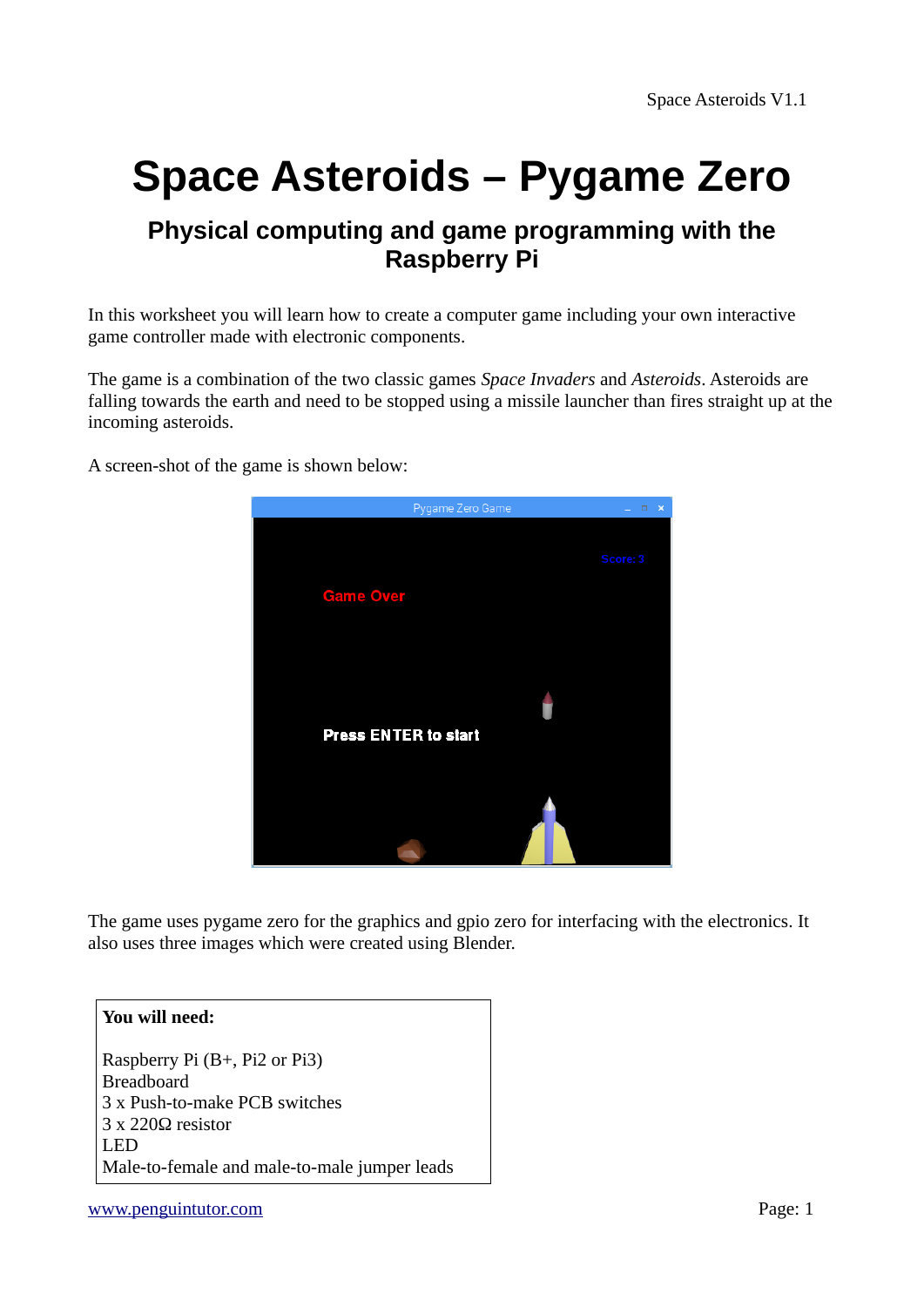# **Setting up the basics**

To get started then I suggest creating a new directory called space-asteroids and then a directory underneath to hold the images which needs to be called images.



Then download the three images from [www.penguintutor.com/space-asteroids](http://www.penguintutor.com/space-asteroids) and save them in the space-asteroids directory.

Start the Thonny Python IDE from the Programming menu.

Add the following lines

**WIDTH = 600 HEIGHT = 500**

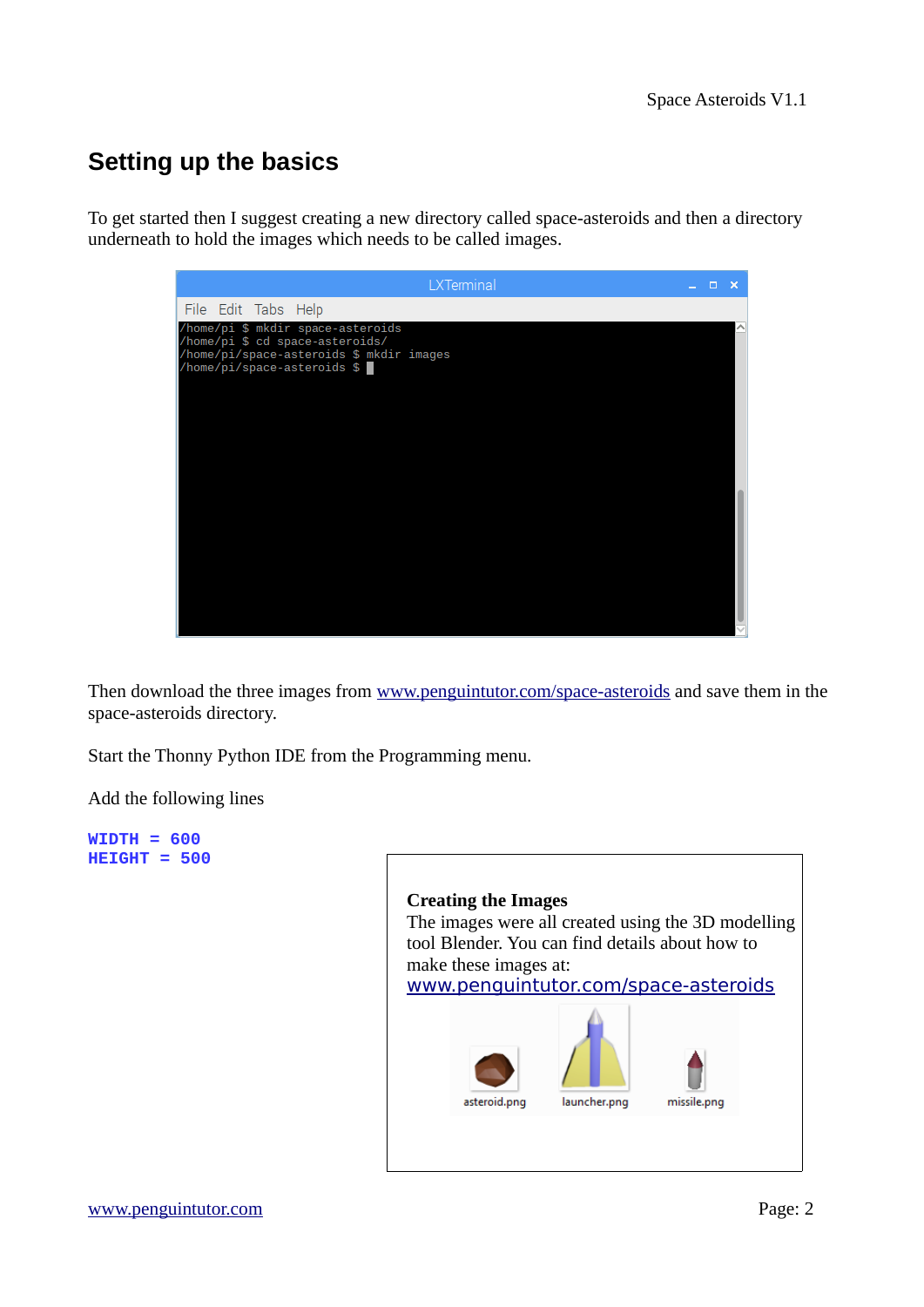Then save as space-asteroids.py in the space-asteroids folder.

|                                             | Thonny - <untitled> <math>@ 2:13</math></untitled>   | $\Box$<br>$\times$ |  |
|---------------------------------------------|------------------------------------------------------|--------------------|--|
| File Edit View Run Tools Help               |                                                      |                    |  |
|                                             | + 4 4 0 d d d d o                                    |                    |  |
| <untitled> * <math>\times</math></untitled> |                                                      |                    |  |
| $WIDTH = 600$<br>$HEIGHT = 500$             |                                                      |                    |  |
|                                             | Save As<br>– □ ×                                     |                    |  |
|                                             | /home/pi/space-asteroids<br>砕<br>Directory:<br>▼     |                    |  |
|                                             | images                                               |                    |  |
| $\overline{\mathbf{R}}$                     | ¥                                                    |                    |  |
| $\vert \vert$                               | File name: space-asteroids.py<br>Save                | ¥                  |  |
| Shell                                       | Files of type: Python files (*.py,*.pyw) ▼<br>Cancel |                    |  |
| Python 3.5.3 (7usr7pin7python3)<br>>>       |                                                      |                    |  |

#### **Editor for Pygame Zero**

The latest version of the mu editor includes support for Pygame Zero. See <https://codewith.mu/>for more details.

At the time of writing this needs to be installed separately, so is not used in this worksheet.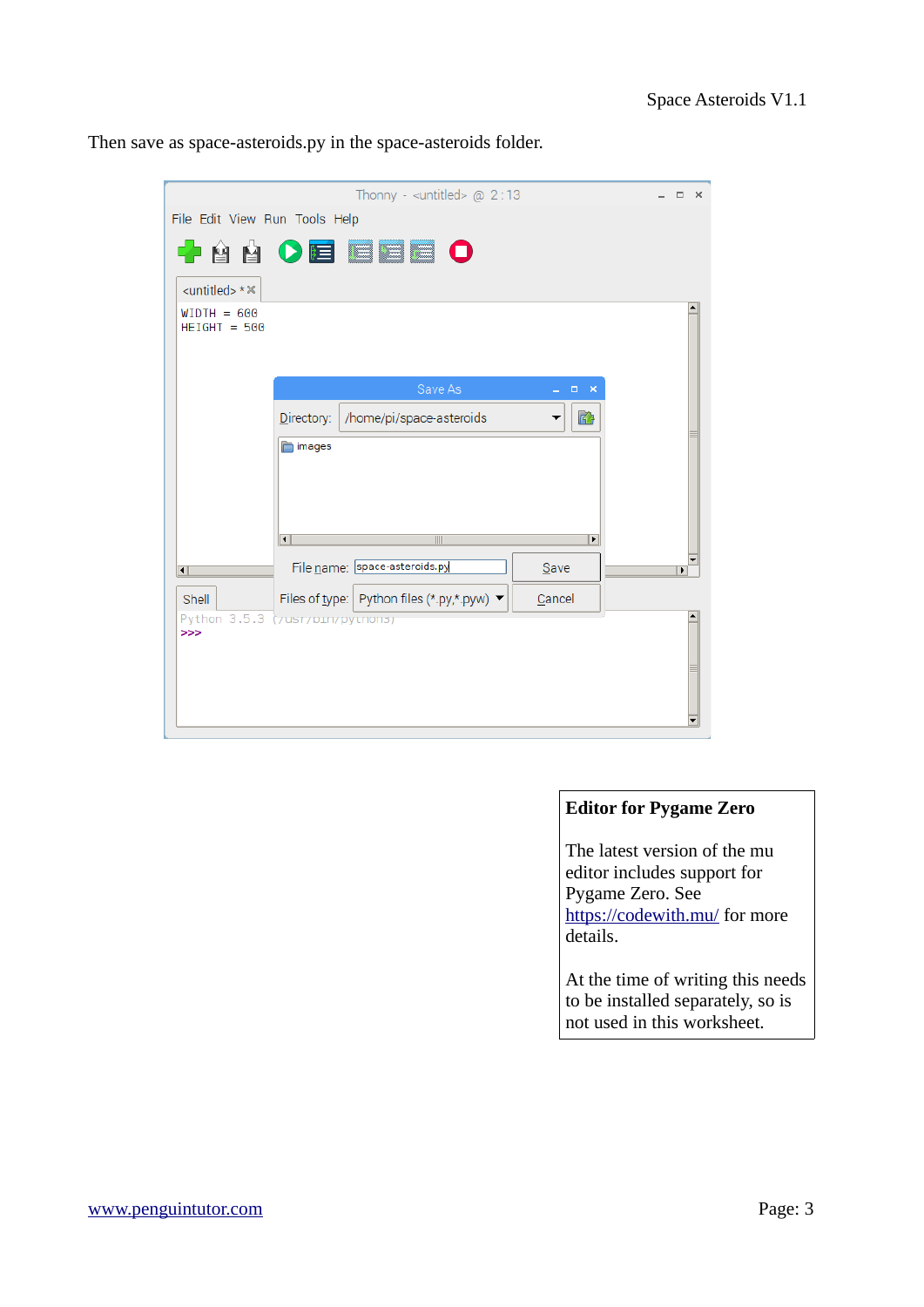Unfortunately it's not possible to run the code directly from within Thonny, instead you need to go to back to the terminal and run

| LXTerminal                                                                                                                                                                | $  \times$                    |
|---------------------------------------------------------------------------------------------------------------------------------------------------------------------------|-------------------------------|
| File Edit Tabs Help                                                                                                                                                       |                               |
| /home/pi \$ mkdir space-asteroids<br>/home/pi \$ cd space-asteroids/<br>/home/pi/space-asteroids \$ mkdir images<br>/home/pi/space-asteroids \$ pgzrun space-asteroids.py |                               |
|                                                                                                                                                                           | Pygame Zero Game<br>$-$ 0 $x$ |
|                                                                                                                                                                           |                               |
|                                                                                                                                                                           |                               |
|                                                                                                                                                                           |                               |
|                                                                                                                                                                           |                               |
|                                                                                                                                                                           |                               |
|                                                                                                                                                                           |                               |
|                                                                                                                                                                           |                               |
|                                                                                                                                                                           |                               |
|                                                                                                                                                                           |                               |
|                                                                                                                                                                           |                               |
|                                                                                                                                                                           |                               |
|                                                                                                                                                                           |                               |
|                                                                                                                                                                           |                               |
|                                                                                                                                                                           |                               |
|                                                                                                                                                                           |                               |

pgzrun space-asteroids.py

We haven't added any code yet, but those two lines defining the width and height are enough to create a game window with a blank background. You can close that window for now, but remember whenever you want to run the code go back to the terminal and use pgzrun to launch it.

# **Creating the launcher**

The first thing you will create is a launcher which we can use to defend against the incoming asteroids. There is an image file for this, which looks like a rocket, called launcher.png. This can be moved across the screen using keys or some switches that you will connect to the Raspberry Pi.

Create a launcher by adding the following code after the existing code.

```
# The Launcher
launcher = Actor('launcher')
launcher.pos = int(WIDTH/2),HEIGHT-50
launcher_speed = 2
```
This creates the launcher which is an instance of an Actor (also known as a sprite), and places the launcher in the middle, bottom of the screen. It also defines the speed that the launcher can move across the screen.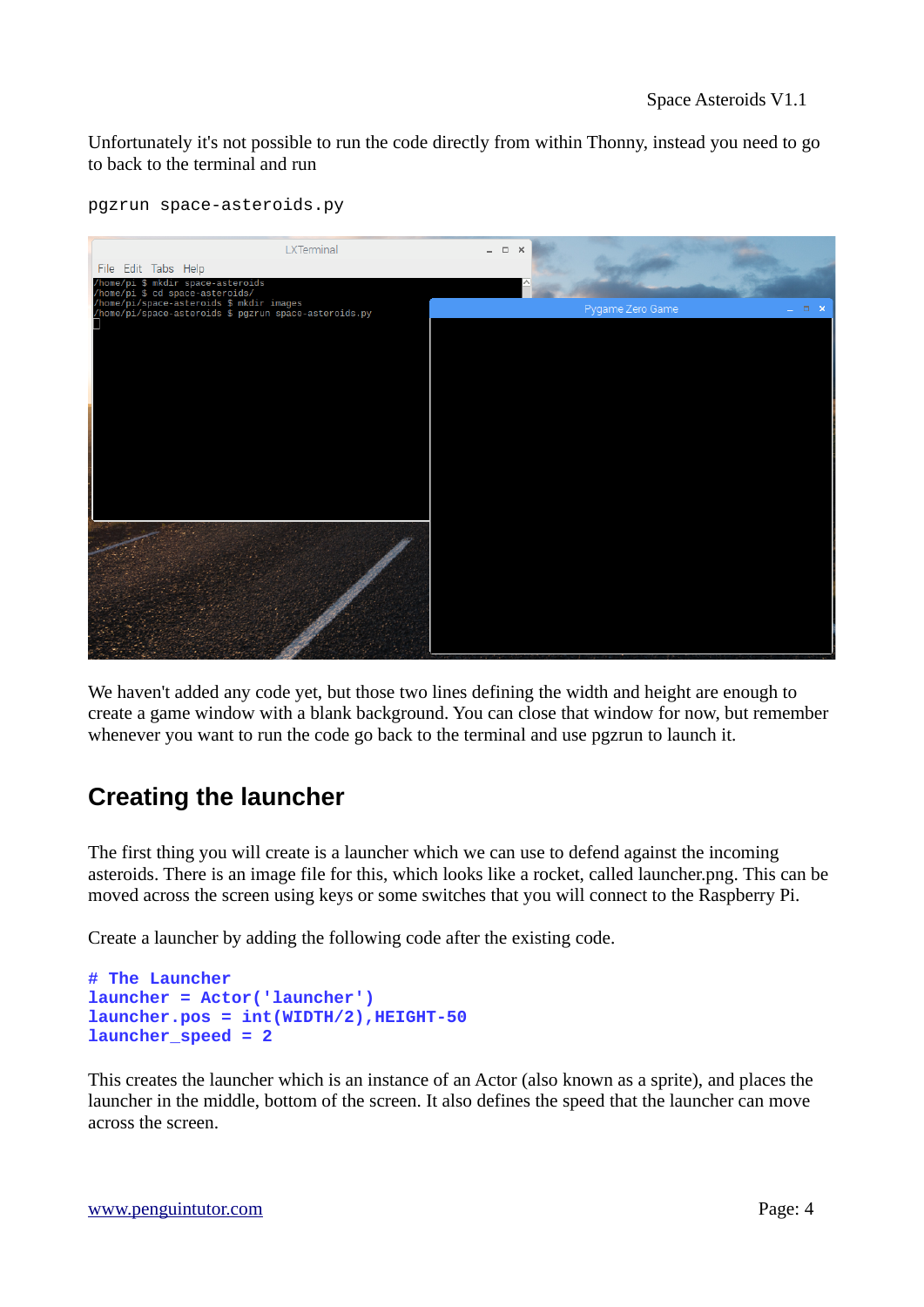Next add two functions, called draw and update. These are both a standard feature of Pygame Zero. The draw function is used to draw items on the screen and the update function is normally used for checking for updates such as key presses. Both functions are run regularly, approximately every 60 seconds.

You will add to these functions as the game is created, for now add the following details:

```
def draw():
     screen.clear()
     launcher.draw()
def update():
     # Keyboard movement
     if keyboard.right:
         move_launcher(launcher_speed)
     if keyboard.left:
         move_launcher(-1 * launcher_speed)
```
You will also need to add the function that moves the launcher from side to side. This needs to include a check to make sure the launcher does not fall off the end of the screen.

```
# Move launcher allowing, prevent overrunning
def move_launcher(distance):
     newpos = launcher.x + distance
     if (newpos < 50):
         newpos = 50
     elif (newpos > WIDTH-50):
         newpos = WIDTH-50
     launcher.x = newpos
```
After saving the file you should be able to run it (using pgzrun) and move the launcher side-to-side using the cursor keys.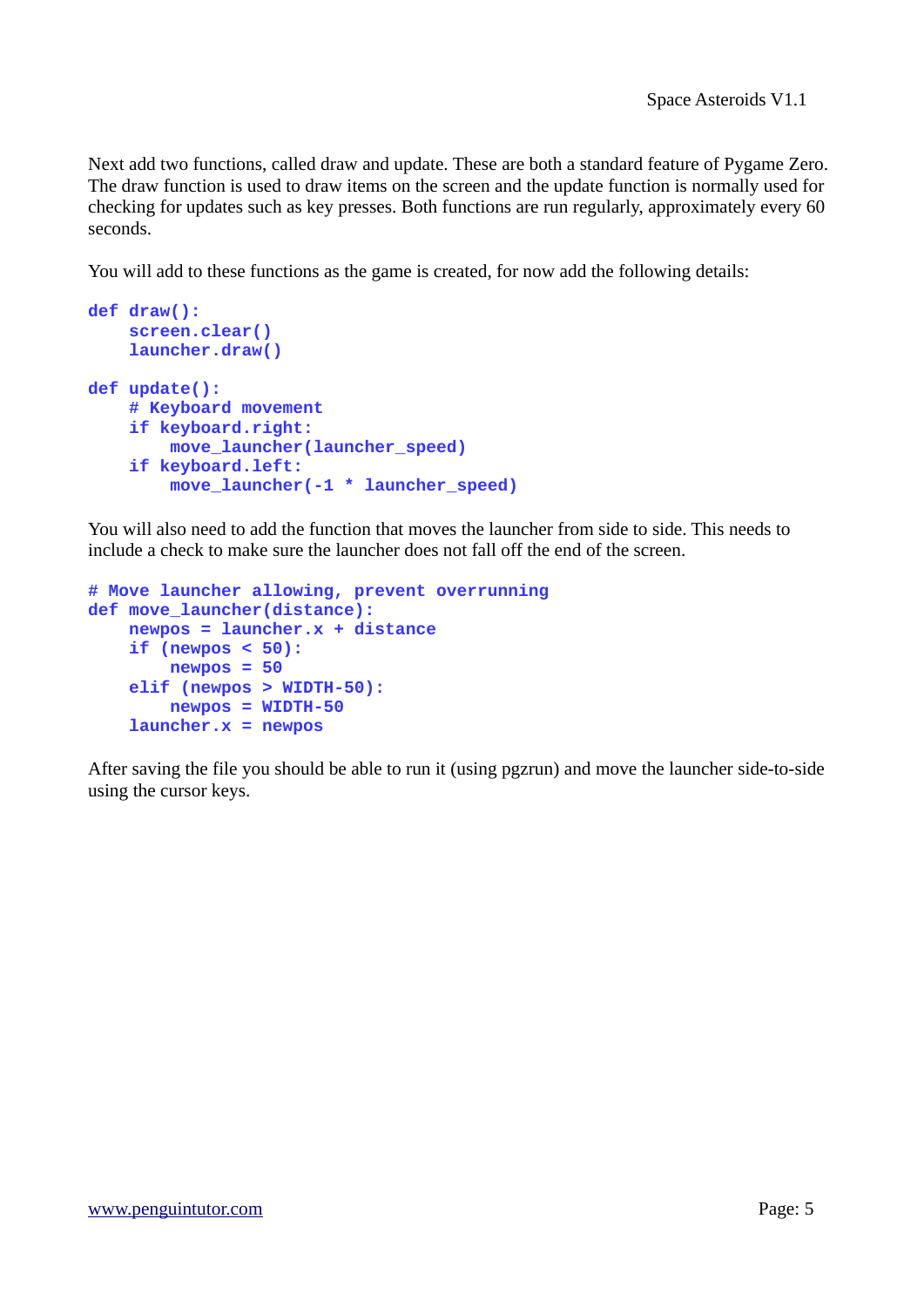# **Adding electronic inputs**

For the inputs you should connect three switches. The left and right switches will be used for moving the launcher and the centre switch for firing a missile (which you will add later). Wire up the switches to the breadboard as shown in the diagram below. Note that the colours of the wires does not matter as long as the wires connect to the correct positions.



When configured the ports of the Raspberry Pi will be connected through a pull-up resistor, so will normally be set as HIGH. When the button is pressed then it connects the port down to the ground (0v) pin and so changes the value to LOW.

This can be configured by adding some code using GPIO Zero. First add an import statement at the first line which imports GPIO Zero.

#### **from gpiozero import Button, LED**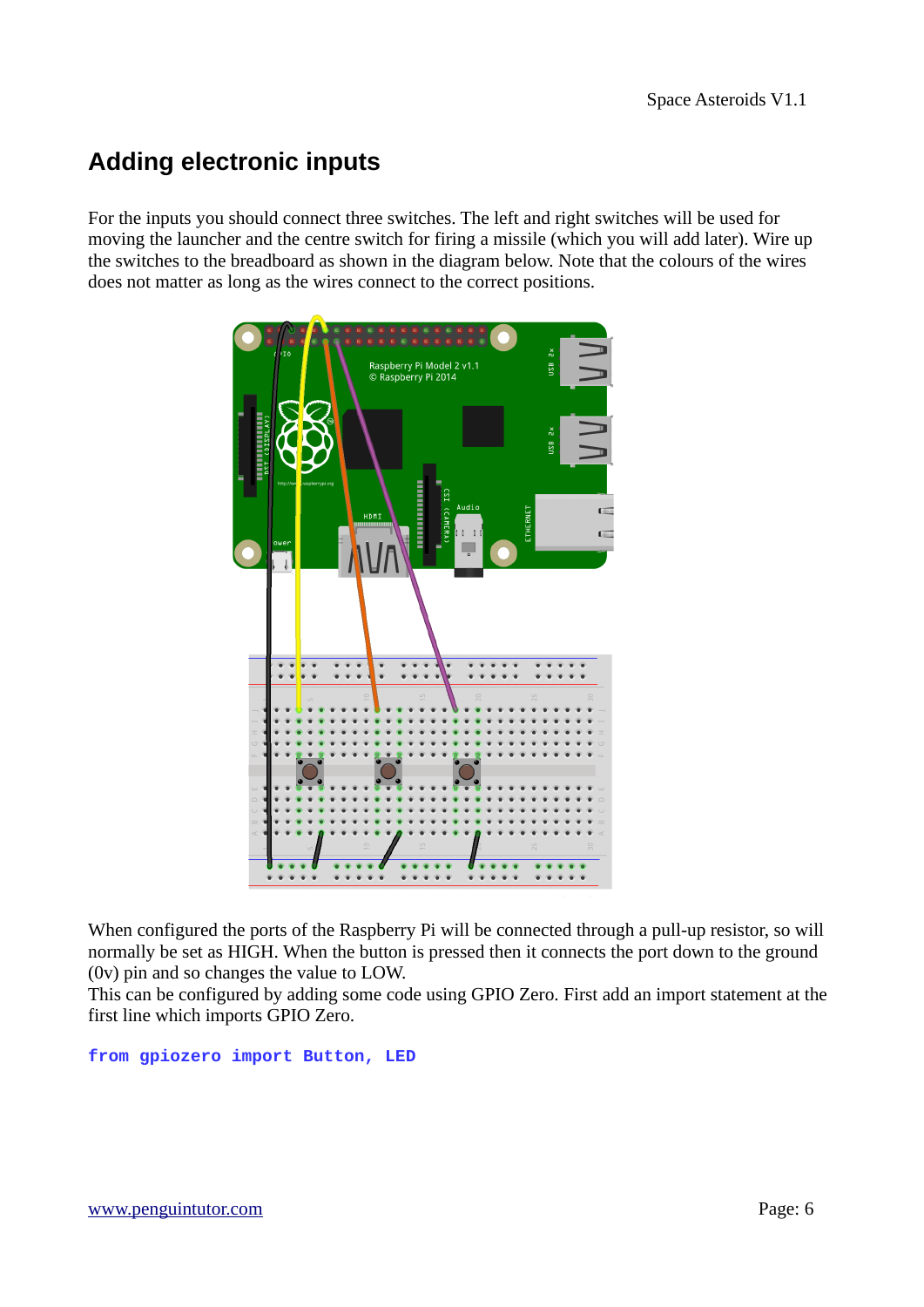Next add some constants to define which button relates to which PIN of the GPIO and set the ports as input buttons. The following code should be entered after the HEIGHT entry. Note that these are the logical pin numbers rather than their physical positions.

```
PIN_LEFT = 18
PIN_MISSILE = 17
PIN_RIGHT = 27 
button_left = Button(PIN_LEFT)
button_missile = Button(PIN_MISSILE)
button_right = Button(PIN_RIGHT)
```
Now change the update function as below:

```
def update():
     # Keyboard movement
     if keyboard.right or button_right.is_pressed:
         move_launcher(launcher_speed)
     if keyboard.left or button_left.is_pressed:
         move_launcher(-1 * launcher_speed)
```
Running the program again should now allow the launcher to be moved by using either the left and right buttons on the breadboard, or the left and right arrow keys. If it doesn't work at this stage then you need to make sure you have the correct buttons which should be momentary push-to-make buttons and that the wires connect to opposite sides of the switch (normally diagonally opposite pins).

# **Adding the asteroids**

So far you have created a launcher that can move left and right. Now you need something to target. There is an asteroid image that can be used added. This will be displayed at a random position across the top of the screen and then fall to the earth.

First you need to import the random module, which can be added straight after the "from gpiozero ..." line:

```
from gpiozero import Button, LED
import random
```
Next create an instance of the asteroid after the launcher:

# The Launcher

...

```
launcher speed = 2
```

```
# The Asteroid 
ASTEROID_SIZE = 50,46
asteroid = Actor('asteroid') 
asteroid.pos = (random.randint(ASTEROID_SIZE[0]/2, WIDTH-(ASTEROID_S
IZE[0]/2)), ASTEROID_SIZE[1]) 
asteroid_speed = 1
```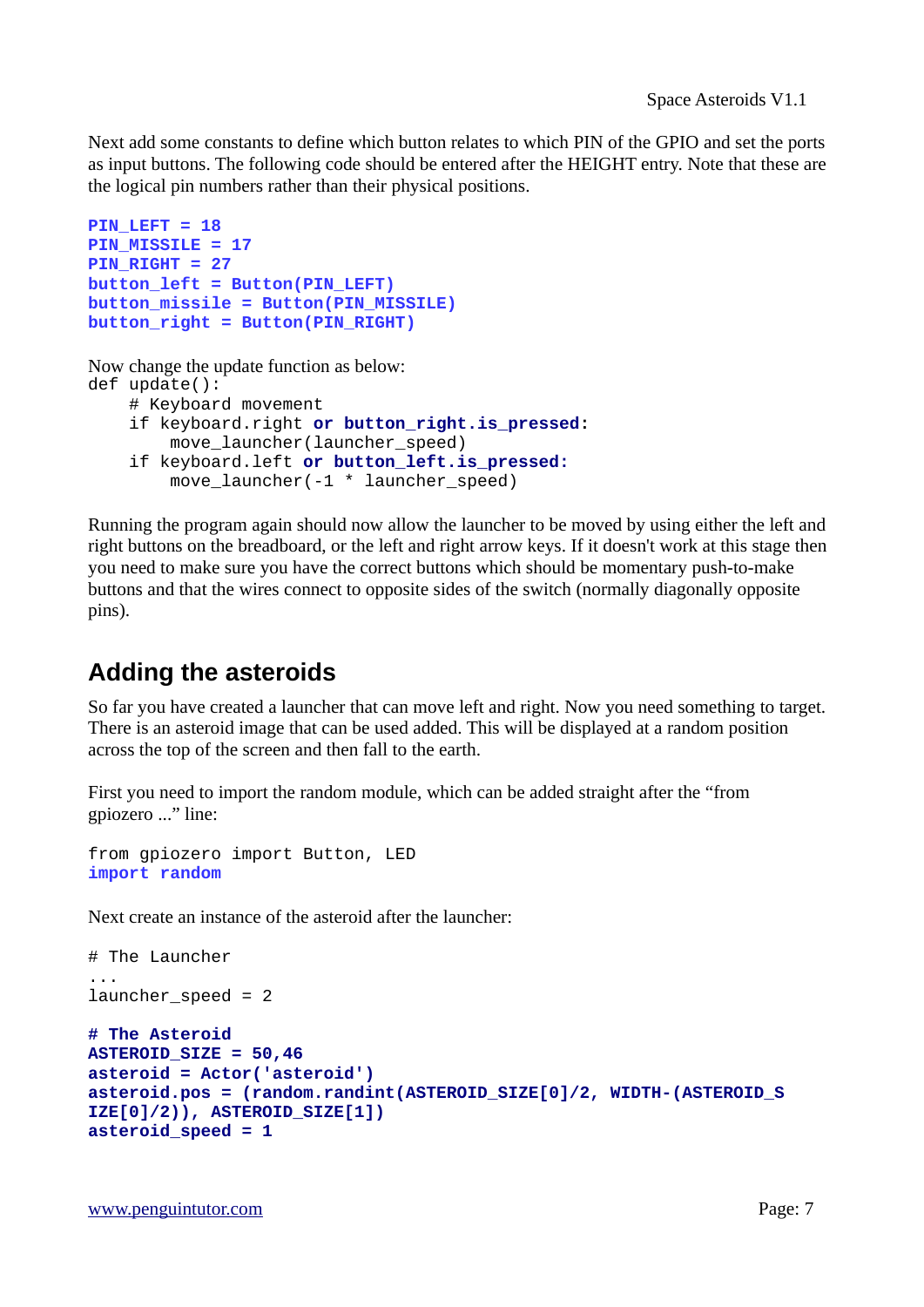Then add the following to the update function:

```
 ...
 launcher.draw()
 # Each draw loop move asteroid down 1 position
 move_asteroid()
 asteroid.draw()
```
Then add the move asteroid function at the bottom of the file:

```
# Move asteroid position and check for hits
def move_asteroid():
     global game_status
     # Move position down 
     asteroid.pos = (asteroid.x, asteroid.y+asteroid_speed)
```
If you run the program now then an asteroid will fall down, but not do anything when in reaches the bottom of the screen. In fact it will keep on going down well beyond the bottom of the screen. We will fix that later when we also add the code for firing missiles.

# **Firing missiles and making a game**

In this next part you will build onto what you have achieved so far, adding the ability to fire a missile to defend against the asteroids. This will make the code into a game, complete with collision detection and scoring.

There is quite a bit that needs to be added here, but I'll explain some of the parts that are different.

Start by adding the following code before the draw function, after the code that was used to create the asteroid:

```
# The missile
MISSILE_SIZE = 20,43
missile = Actor('missile')
# initially set missile position in top corner
missile.pos = 0,0
missile_speed = 10
# Status 0 = not fired, 1 = fired
missile_status = 0
# Status 0 = stop, 1 = playing game
game_status = 0
game_score = 0
```
The setup for the missile is similar to what you've already seen when adding the rocket launcher, but it has added a new variable called missile\_status. This will be used to determine if the missile is shown (missile status = 1) or if it should be hidden (missile status = 0).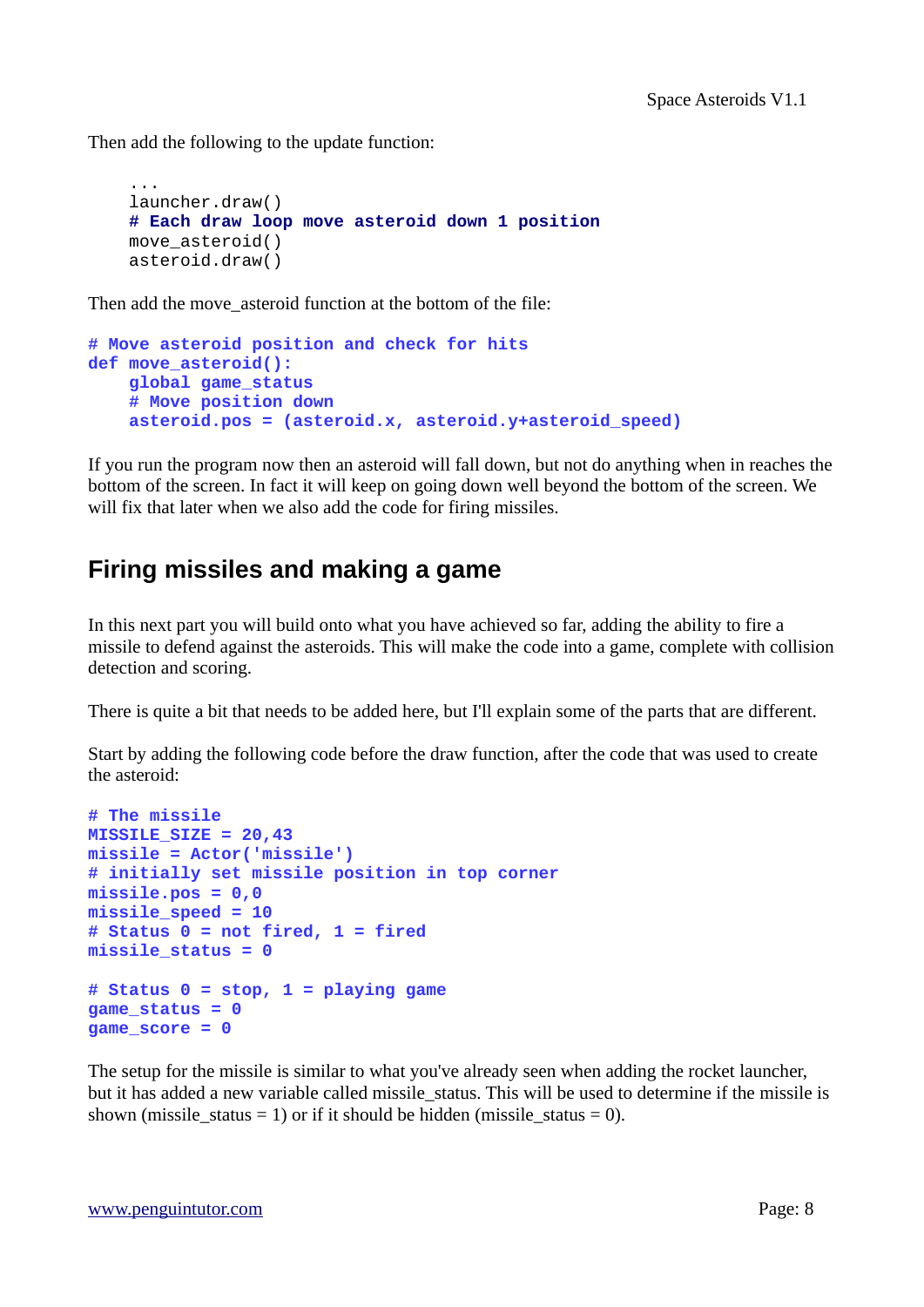The code also includes some global variables to keep track of the game. This includes game\_status (which allows us to determine whether the game is in progress, or if it is waiting to start) and game score which is a variable to keep track of the score.

You will need to make quite a few changes to the draw function so that it shows a different display depending upon whether the game is in progress or not. Also note that much of the previous code has now been indented to come inside the appropriate if clause.

```
def draw():
     if game_status == 0:
         screen.draw.text("Press ENTER to start", (100, 300), 
color="white", fontsize=32)
    if game status == 1:
         screen.clear()
         # display score
         screen.draw.text("Score: " + str(game_score), (WIDTH-100, 50), 
color="blue", fontsize=24)
         launcher.draw()
         # Each draw loop move asteroid down 1 position
         move_asteroid()
         asteroid.draw()
         # If missile launched move missile up and show
         if missile_status > 0 :
             move_missile()
             missile.draw()
         # Detect if missile / asteroid has hit etc
         detect_hits()
```
This works by looking at the game\_status. If the game\_status is 0 (not in progress) then it just shows text saying "Press ENTER to start". There is no screen.clear() before this, so it will continue to show the last display including the previous score.

The rest of the function is called when the game\_status is 1 (game in progress) and it adds drawing of the missile, but only if the missile\_status is 1 (has been fired). There is also a detect\_hits function called which you will add shortly to handle the situation where an asteroid is hit by the missile, or where an asteroid hits the ground.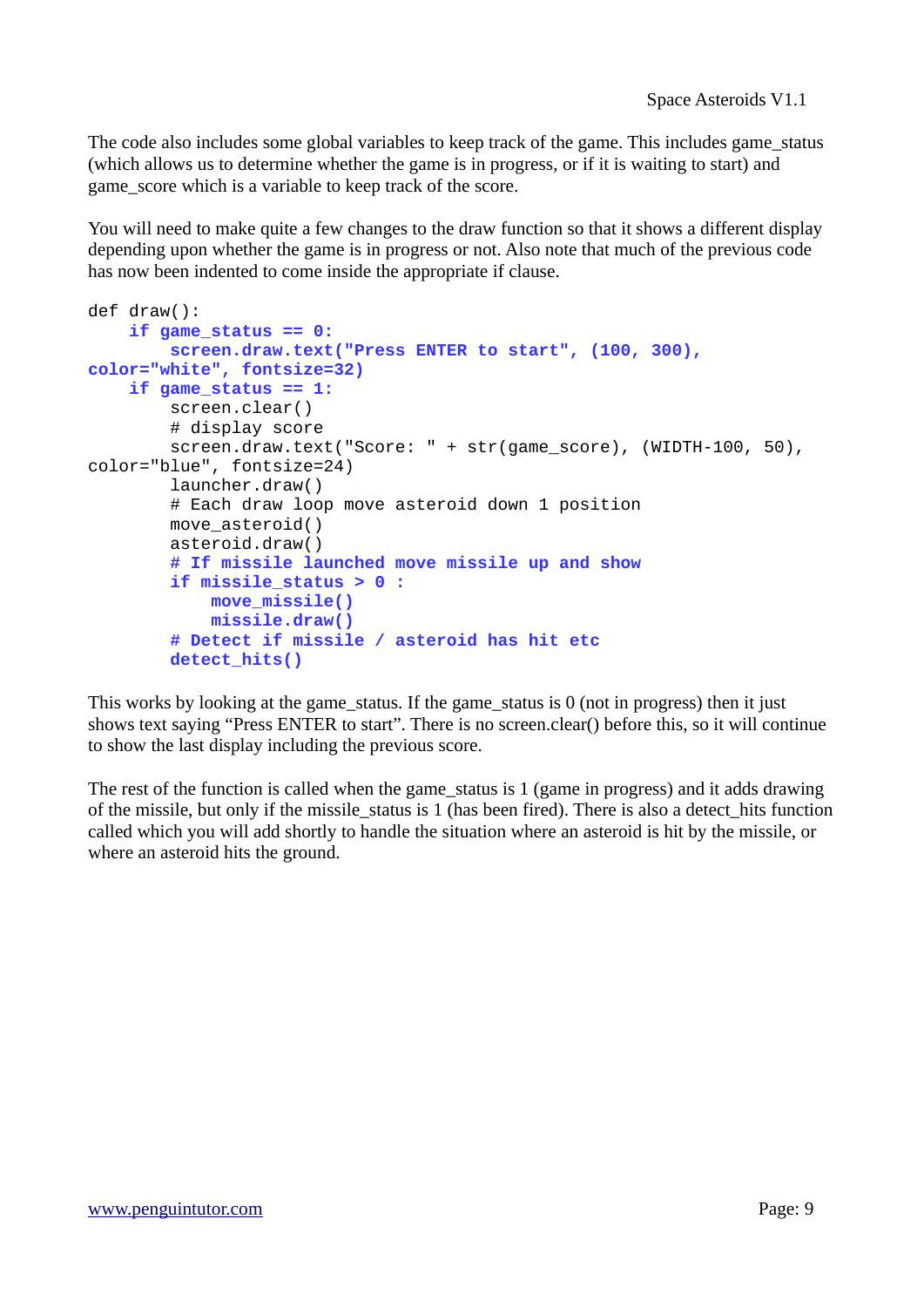The update function also needs a number of changes to handle the different game status and to add the firing of the missile. The entire function is shown below:

```
def update():
     global game_status, game_score, missile_status, asteroid_speed
     if game_status == 0:
         if keyboard.RETURN:
             game_status = 1
             asteroid.pos = (random.randint(ASTEROID_SIZE[0]/2, WIDTH-
(ASTEROID_SIZE[0]/2)), ASTEROID_SIZE[1])
             game_score = 0
             asteroid_speed = 1
     elif game_status == 1:
         # Keyboard movement
         if keyboard.right or button_right.is_pressed :
             move_launcher(launcher_speed)
         if keyboard.left or button_left.is_pressed :
            move launcher(-1 * launcher speed)
         # If missile not fired then it can be fired
         if missile_status == 0:
             if keyboard.space or button_missile.is_pressed :
                 # set position to location of launcher
                 missile.pos = (launcher.x, HEIGHT - 50)
                 # set it fired
                 missile_status = 1
```
You will also see that there are a number of global variables that are updated by this function which are used to allow updates to the game status and score, the status of the missile, and to the asteroid speed (so that it can be increased to make it more difficult).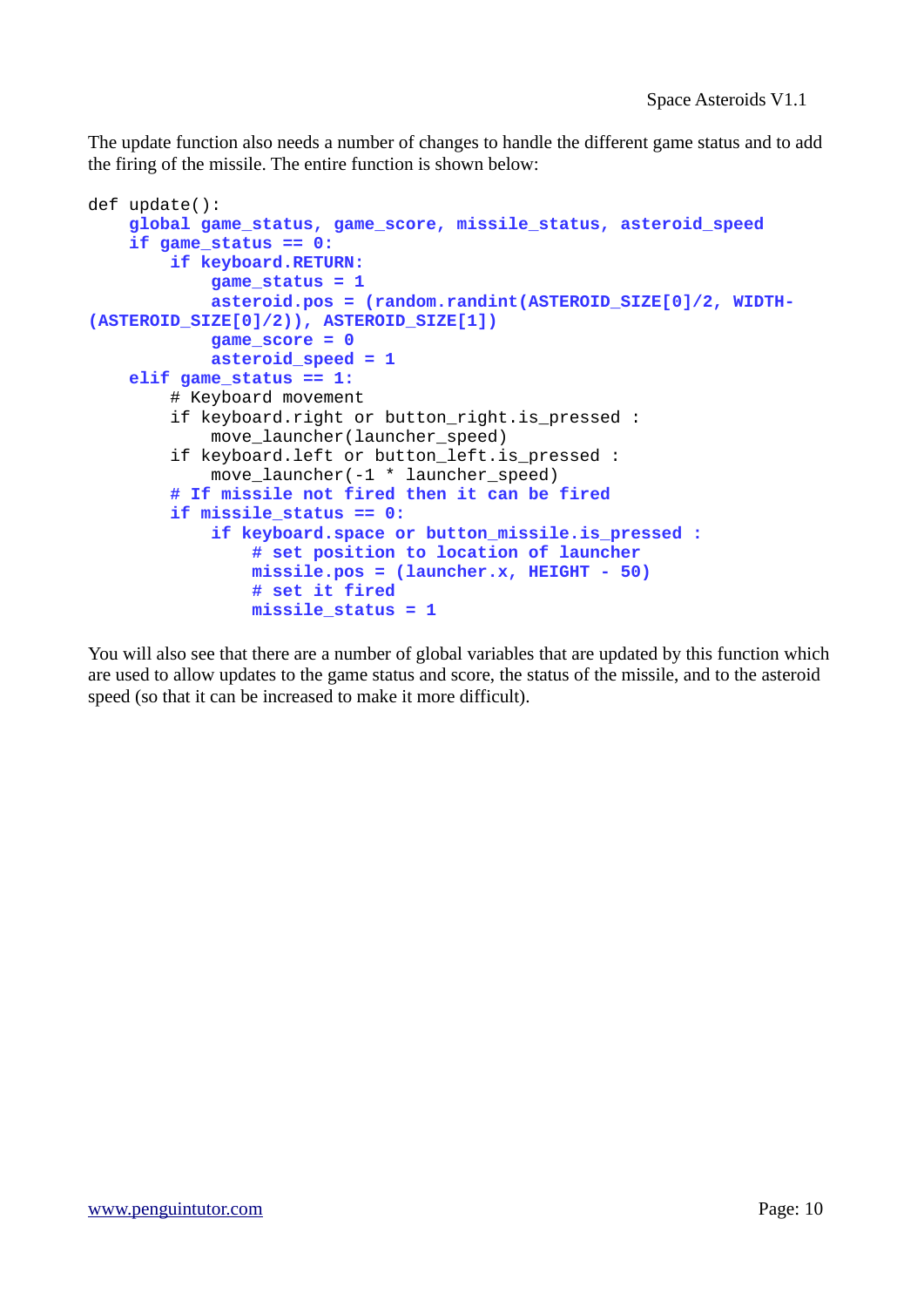Next add the following two functions to the bottom of the file to handle the movement of the missile and to detect whether the asteroid has been hit, or has hit the ground.

```
# If missile launched then move it up appropriate distance 
def move_missile():
     global missile_status
     # Only move / draw if missile is fired
     if missile_status > 0:
         missile.pos = (missile.x, missile.y - missile_speed)
         # Near top and not collided so stop missile
         if missile.y < 10:
             missile_status = 0
# Check for hits between asteroid and ground / missile
def detect_hits():
     global game_status, game_score, missile_status, asteroid_speed
     # Check if we have hit the ground (game over)
     if asteroid.y >= HEIGHT-(ASTEROID_SIZE[1]/2):
         screen.draw.text("Game Over", (100, 100), color="red", ▓
fontsize=32)
         # Stop the game
         game_status = 0
     # check if missile has hit asteroid
     if missile_status == 1 and asteroid.collidepoint(missile.pos):
         # When hit asteroid add point and start new
         hit_asteroid()
         missile_status = 0
         # increase asteroid_speed
         asteroid_speed += 1
         game_score += 1
# When hit reset the asteroid position
def hit_asteroid():
     # Set new position
     asteroid.pos = (random.randint(ASTEROID_SIZE[0]/2, WIDTH ▓ 
(ASTEROID_SIZE[0]/2)), ASTEROID_SIZE[1])
```
(note that the ▓ on some lines indicates that the line is wrapped to the next line, do not include that character or insert a new line).

You now have a working game, which can be played using the keyboard or the button switch inputs.

### **Adding an electronic output**

You have already used electronics for the inputs, but now we can add some electronics for the output. In this case we are just going to use a single LED that will light-up each time the asteroid is hit by a missile. The LED is one of the simplest forms of output and can be connected straight to an output pin on the Raspberry Pi GPIO.

The one additional thing that is required is a resistor to limit the amount of current that can flow through the LED which will protect both the LED and the processor inside the Raspberry Pi. In this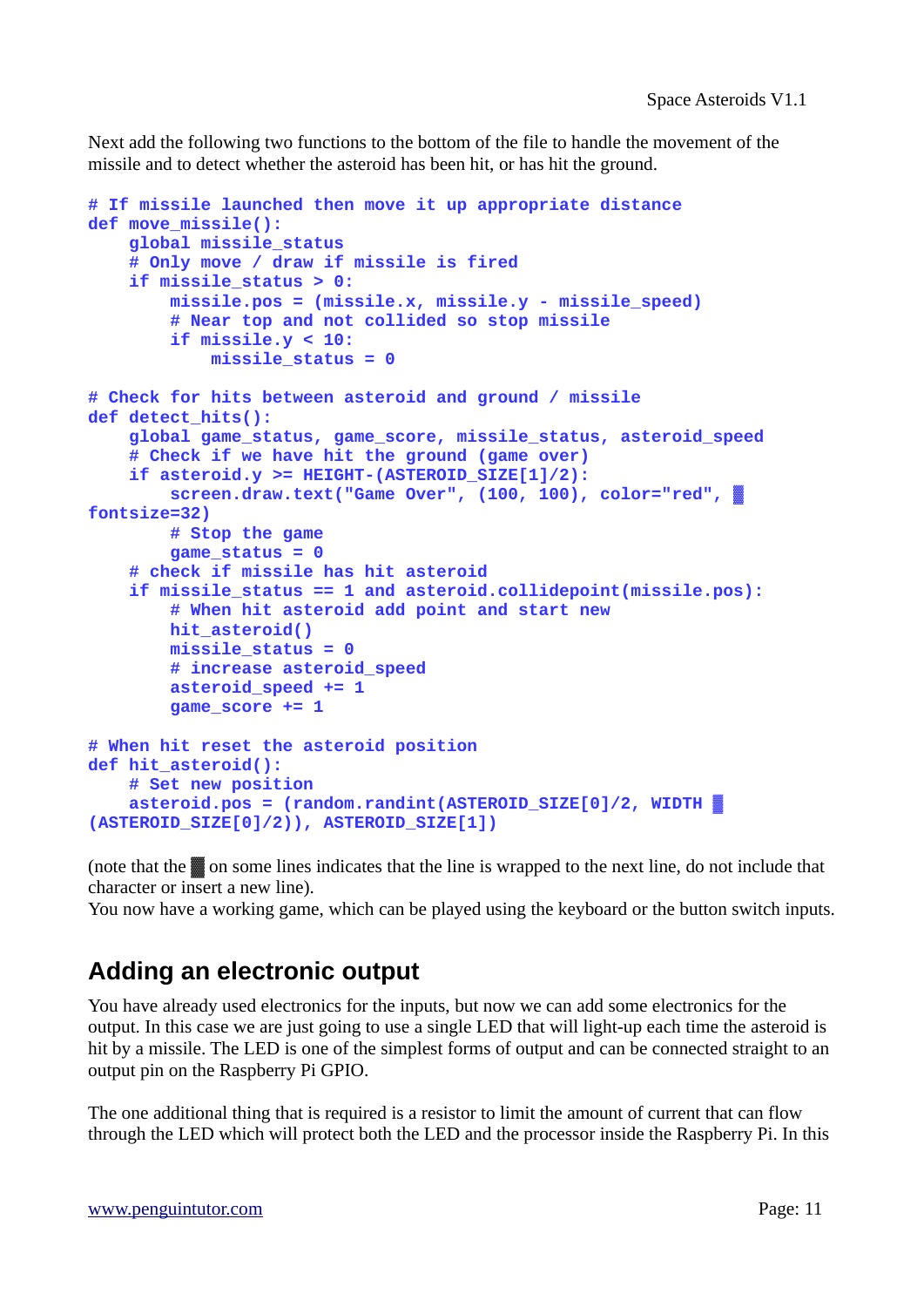example you should use a 220Ω resistor. The resistors are colour coded and for a 220Ω resistor it would normally have 4 bands of colours: red, red, brown and gold.

When connecting the LED then it needs to be connected correctly to work. The LED will normally have one lead that is longer than the other. The longer lead connects to the positive side (anode) which should be connected towards the GPIO pin. The shorter lead connects to the negative side (cathode) which connects towards the ground power supply (in this case via the resistor).

The updated breadboard layout is shown below:



You then need to update the code to turn the LED on for a period of time whenever an asteroid is hit.

To turn on the LED is fairly straight-forward, which can be achieved by adding the following code. First define the new LED near the top of the file along with the other code definitions.

```
PIN_LEFT = 18 
PIN_MISSILE = 17
PIN_RIGHT = 27 
PIN_LED = 22 
button_left = Button(PIN_LEFT) 
button_missile = Button(PIN_MISSILE) 
button_right = Button(PIN_RIGHT)
```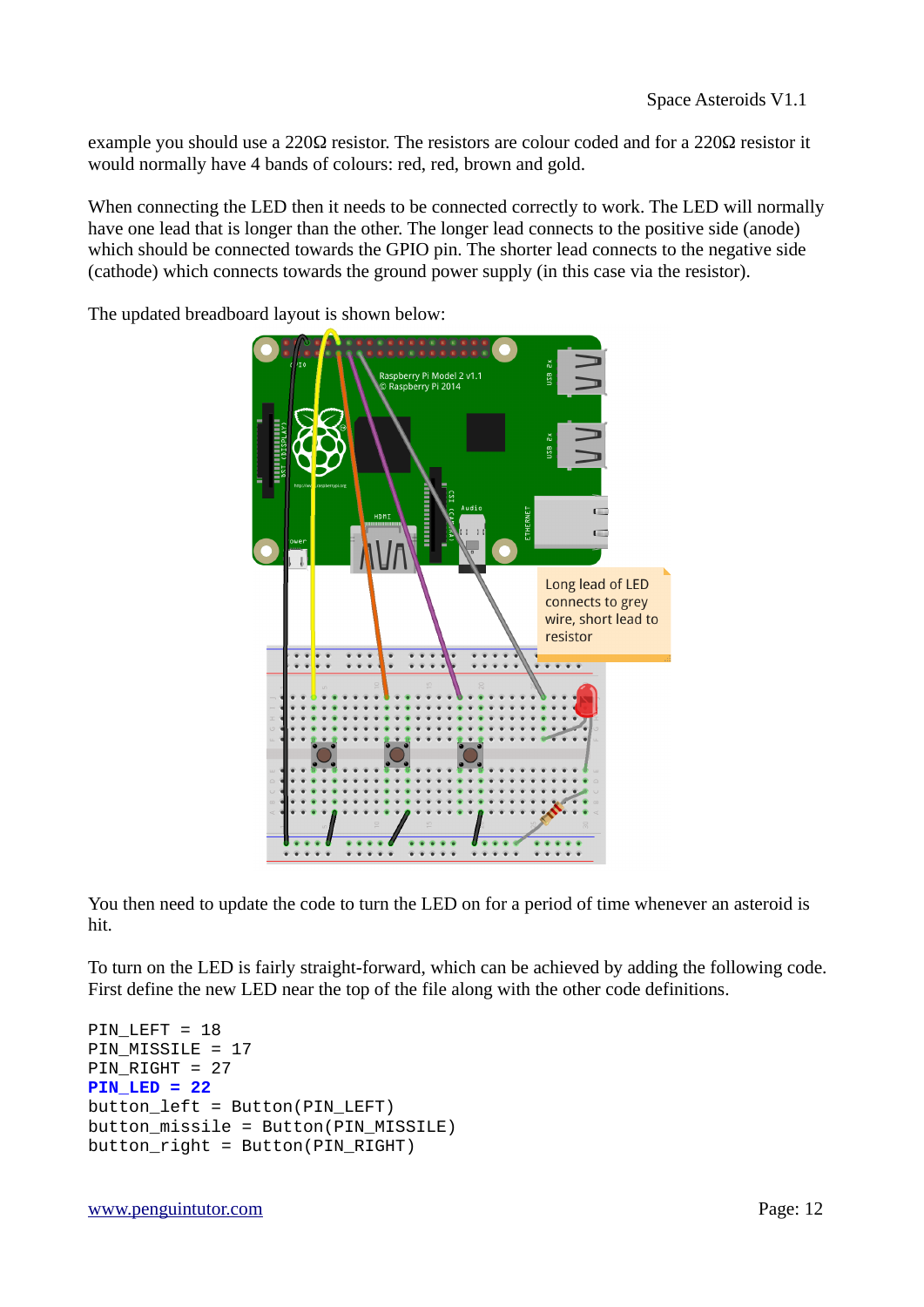```
...
missile_status = 0 
# The LED output 
led = LED(PIN_LED) 
# Status 0 = stop, 1 = playing game
...
# When hit reset the asteroid position 
def hit_asteroid(): 
     # Set new position
     asteroid.pos = (random.randint(ASTEROID_SIZE[0]/2, WIDTH-(ASTERO, 
ID_SIZE[0]/2)), ASTEROID_SIZE[1]) 
     led.on()
```
This will turn the LED on, but not off again. You will need to add some code to turn it off again after a short period of time, say  $\frac{1}{2}$  second. If you have programmed in python before then you may think of using time.sleep(), but unfortunately that isn't going to work so well in a graphical program where you need the program to continue running. Instead Pygame Zero includes a Clock function which allows you to run another function after the time has expired.

To do this add the following entry to the bottom of the detect\_hit function, which will call led.off() ½ second after the LED has been turned on.

```
led.on() 
 clock.schedule_unique(led.off, 0.5)
```
The game is now complete. For now …

### **Make the game your own**

You now have a working game, but that should only be the start. You can now expand the game and improve it however you want. Here are some suggestions, but feel free to customize it however you want.

- Change the speeds of the asteroids / launcher to make it easier or harder
- Have multiple asteroids
- Allow multiple missiles to be fired
- Add good characters that need to be avoided (eg. ships flying across the screen)
- Add more electronics such as 7 segment LED scores, or LCD displays

If you create your own version, please let me know on Twitter @penguintutor and perhaps your ideas will be included as suggestions on the on the web page: [http://www.penguintutor.com/space](http://www.penguintutor.com/space-asteroids)[asteroids](http://www.penguintutor.com/space-asteroids)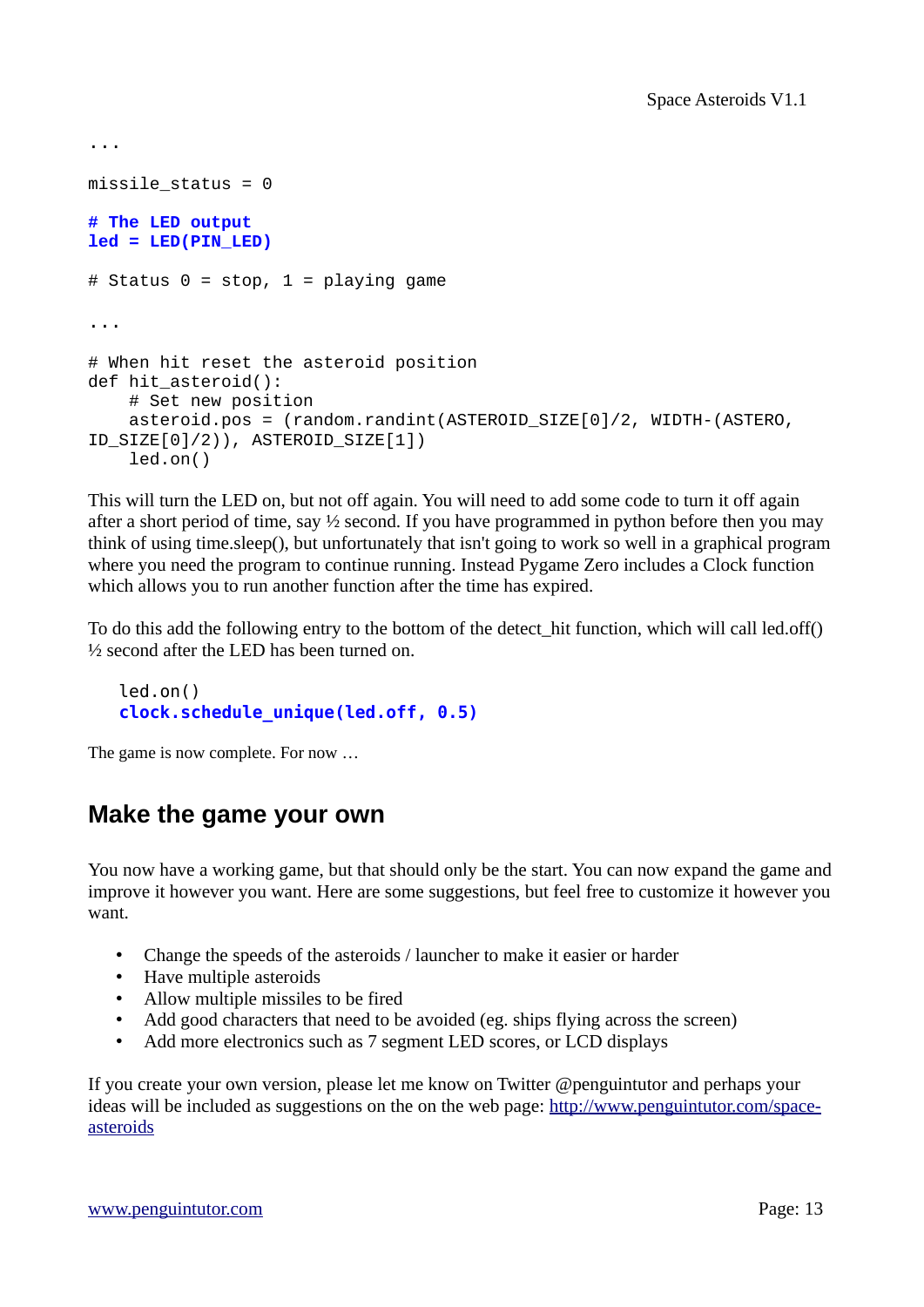## **Source Code**

The complete code is shown below:

from gpiozero import Button, LED import random WIDTH = 600  $HEIGHT = 500$ PIN LEFT = 18 PIN\_MISSILE = 17 PIN\_RIGHT = 27 PIN LED =  $22$ button\_left = Button(PIN\_LEFT) button\_missile = Button(PIN\_MISSILE) button\_right = Button(PIN\_RIGHT) # The Launcher launcher = Actor('launcher')  $l$ auncher.pos =  $int(WIDTH/2)$ , HEIGHT-50  $l$ auncher speed = 2 # The Asteroid ASTEROID\_SIZE = 50,46 asteroid = Actor('asteroid') asteroid.pos = (random.randint(ASTEROID\_SIZE[0]/2, WIDTH- (ASTEROID\_SIZE[0]/2)), ASTEROID\_SIZE[1]) asteroid\_speed =  $1$ # The missile MISSILE\_SIZE = 20,43 missile = Actor('missile') # initially set missile position in top corner missile.pos =  $0,0$ missile\_speed = 10 # Status  $0 = not$  fired,  $1 = fixed$  $missile\_status = 0$ # The LED output  $led = LED(PINLED)$ # Status  $0 = stop$ ,  $1 = playing$  game  $game_status = 0$  $game\_score = 0$ def draw(): if game\_status  $== 0$ : screen.draw.text("Press ENTER to start", (100, 300), color="white", fontsize=32) if game\_status  $== 1$ :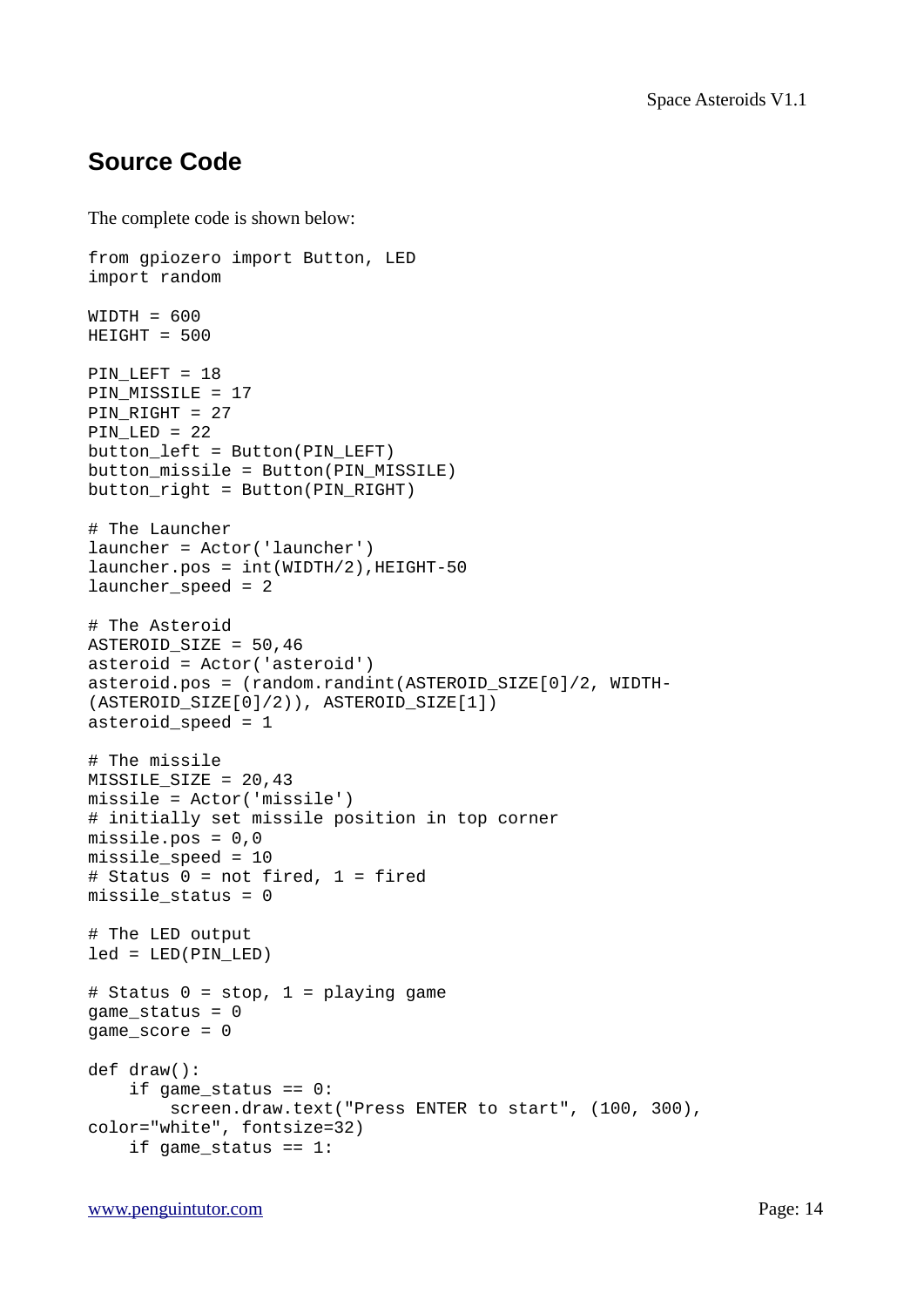```
 screen.clear()
         # display score
         screen.draw.text("Score: " + str(game_score), (WIDTH-100, 50), 
color="blue", fontsize=24)
         launcher.draw()
         # Each draw loop move asteroid down 1 position
         move_asteroid()
         asteroid.draw()
         # If missile launched move missile up and show
         if missile_status > 0 :
            move missile()
             missile.draw()
         # Detect if missile / asteroid has hit etc
         detect_hits()
def update():
     global game_status, game_score, missile_status, asteroid_speed
    if game status == 0:
         if keyboard.RETURN:
            game_status = 1 asteroid.pos = (random.randint(ASTEROID_SIZE[0]/2, WIDTH-
(ASTEROID_SIZE[0]/2)), ASTEROID_SIZE[1])
            qame_score = 0asteroid_speed = 1 elif game_status == 1:
         # Keyboard movement
         if keyboard.right or button_right.is_pressed :
             move_launcher(launcher_speed)
         if keyboard.left or button_left.is_pressed :
             move_launcher(-1 * launcher_speed)
         # If missile not fired then it can be fired
        if missile status == 0:
             if keyboard.space or button_missile.is_pressed :
                 # set position to location of launcher
                 missile.pos = (launcher.x, HEIGHT - 50)
                 # set it fired
                missile status = 1# Move launcher allowing, prevent overrunning
def move_launcher(distance):
    newpos = launcher.x + distanceif (newpos < 50):
        newpos = 50 elif (newpos > WIDTH-50):
        newpos = WIDTH-50launcher.x = newpos
# Move asteroid position and check for hits
def move_asteroid():
     global game_status
     # Move position down 
     asteroid.pos = (asteroid.x, asteroid.y+asteroid_speed)
```